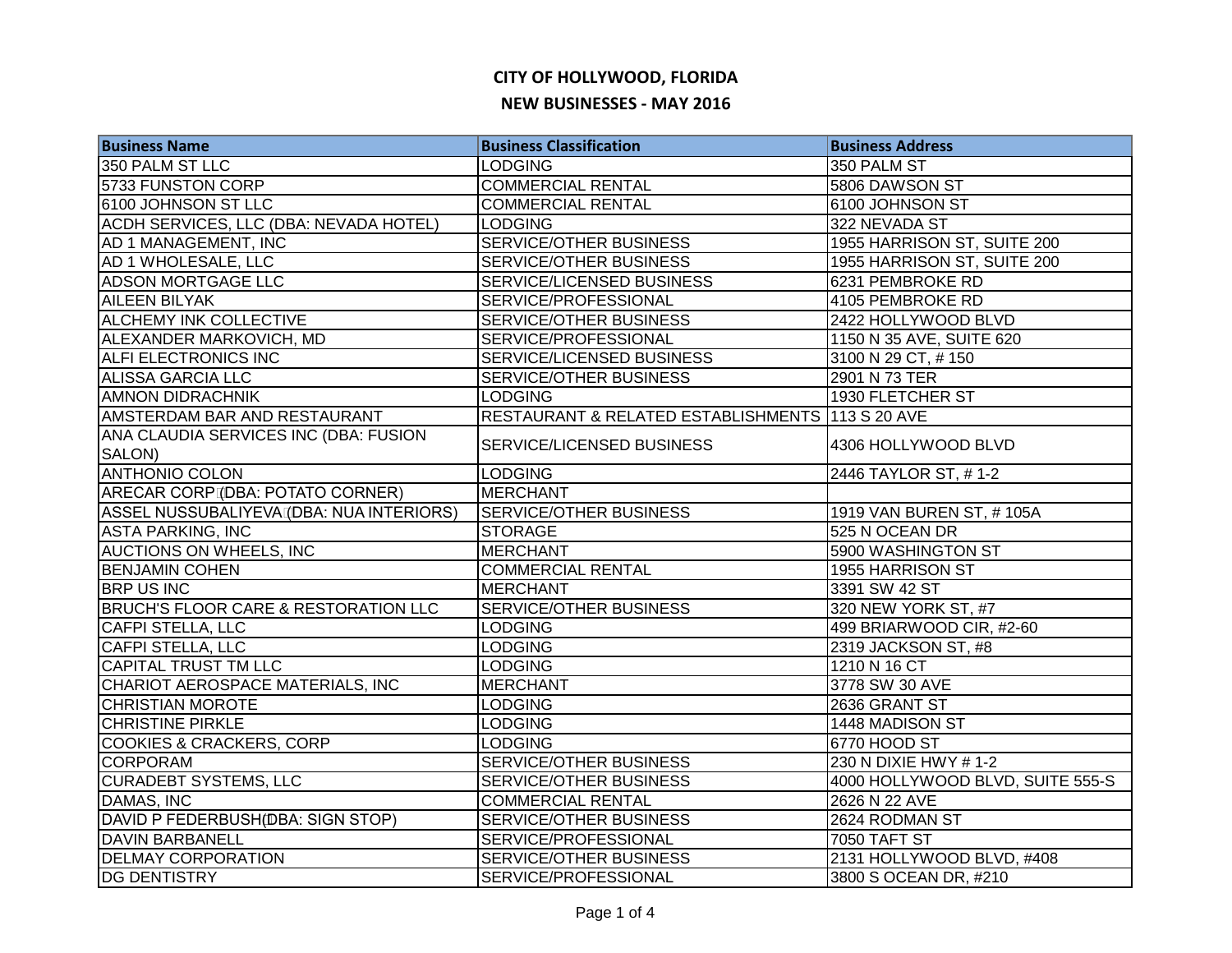| <b>Business Name</b>                   | <b>Business Classification</b>                      | <b>Business Address</b>        |
|----------------------------------------|-----------------------------------------------------|--------------------------------|
| DIEGO M. DIAZ, MD                      | SERVICE/PROFESSIONAL                                | 1150 N 35 AVE, SUITE 545       |
| DMG PROPERTY DEVELOPMENT LLC           | SERVICE/OTHER BUSINESS                              | 2001 HOLLYWOOD BLVD, SUITE 303 |
| <b>ELI MECHOULLAM</b>                  | <b>LODGING</b>                                      | 2519 TAFT ST                   |
| <b>ENARJAY HOLDINGS LLC</b>            | <b>COMMERCIAL RENTAL</b>                            | 2701-2705 HOLLYWOOD BLVD       |
| <b>ESTHER Z. BEJAR, CPA PA</b>         | SERVICE/PROFESSIONAL                                | 4716 SHERIDAN ST, #4           |
| <b>FERUD FAMILY LLC</b>                | SERVICE/LICENSED BUSINESS                           | 2130 VAN BUREN ST, #206        |
| <b>FIVE HOUSES LLC</b>                 | <b>LODGING</b>                                      | 1836 ARTHUR ST, #17            |
| FLORIDA'S FINEST RAW HONEY, INC        | <b>MERCHANT</b>                                     | 1940 N 30 RD, BAY 061          |
| <b>GARRETT WEINSTEIN</b>               | SERVICE/PROFESSIONAL                                | <b>7050 TAFT ST</b>            |
| <b>GARY &amp; GERALDINE WAECHTER</b>   | <b>LODGING</b>                                      | 6109 CRESTHAVEN CT             |
| <b>GARY A GRAY</b>                     | <b>LODGING</b>                                      | 6521 JOHNSON ST                |
| <b>GARY A GRAY</b>                     | <b>LODGING</b>                                      | 5315 MONROE ST                 |
| <b>GET MO COOL</b>                     | SERVICE/LICENSED BUSINESS                           | 4950 SHERIDAN ST, #1           |
| <b>GLOBES GROUP LLC</b>                | <b>LODGING</b>                                      | 1820 N 17 AVE, #5              |
| HARNIK, LLC                            | <b>COMMERCIAL RENTAL</b>                            | 7218-34 TAFT ST                |
| HOLLYWOOD INJURY CENTER PLLC           | SERVICE/PROFESSIONAL                                | <b>7050 TAFT ST</b>            |
| HONDA CONSTRUCTION, CORPORATION        | SERVICE/OTHER BUSINESS                              | 5600 LINCOLN ST                |
| ISRAEL FAMILY 3325 WELLS, LLC          | <b>COMMERCIAL RENTAL</b>                            | 3325 HOLLYWOOD BLVD            |
| <b>ISRAEL TRONER</b>                   | <b>LODGING</b>                                      | 2501 POLK ST, #2               |
| <b>ISRAEL TRONER</b>                   | <b>LODGING</b>                                      | 1100 S 20 AVE, #1              |
| <b>ISRAEL TRONER</b>                   | <b>LODGING</b>                                      | 1100 S 20 AVE, #2              |
| <b>ISRAEL TRONER</b>                   | <b>LODGING</b>                                      | 1100 S 20 AVE, #3              |
| <b>ISRAEL TRONER</b>                   | <b>LODGING</b>                                      | 1431 S 14 AVE, # 214           |
| <b>J &amp; A INVESTMENTS GROUP INC</b> | <b>LODGING</b>                                      | 2915 PLUNKETT ST, #10 D        |
| <b>J &amp; A INVESTMENTS GROUP INC</b> | <b>LODGING</b>                                      | 1836 ARTHUR ST, #16            |
| K & L EXPORTS, CORP                    | <b>SERVICE/OTHER BUSINESS</b>                       | 2215 N 44 AVE                  |
| <b>KARRIE LEE BATASKOV</b>             | SERVICE/PROFESSIONAL                                | 4105 PEMBROKE RD               |
| <b>KELLIE CHRISTNAGEL</b>              | MERCHANT                                            | 1940 N 30 RD, BAY # 296        |
| KINDER MORGAN PHOENIX HOLDING          | <b>UTILITY</b>                                      | 1180 SE 24 ST                  |
| <b>KLIPPED KIPPAHS, LLC</b>            | SERVICE/OTHER BUSINESS                              | 2205 HOLLYWOOD BLVD, STE B     |
| <b>KT 1006 LLC</b>                     | <b>LODGING</b>                                      | 5901 N OCEAN DR                |
| LOGAN'S BEACH BAR, LLCI(DBA: LOGAN'S   | RESTAURANT & RELATED ESTABLISHMENTS 200 N BROADWALK |                                |
| <b>BEACH BAR)</b>                      |                                                     |                                |
| <b>MARIA VEGAS</b>                     | SERVICE/PROFESSIONAL                                | 5201 HOLLYWOOD BLVD, 2ND FLOOR |
| <b>MARK DROBNICH</b>                   | <b>LODGING</b>                                      | 1836 ARTHUR ST, #18            |
| <b>MELODY FIERIMONTE</b>               | <b>LODGING</b>                                      | 1925 MCKINLEY ST               |
| MIDNIGHT LIGHT CANDLES INC             | MERCHANT                                            | 1940 N 30 RD, BAY 40           |
| MOTORCYCLE RENTALS FLORIDA             | SERVICE/OTHER BUSINESS                              | 1212 S DIXIE HWY               |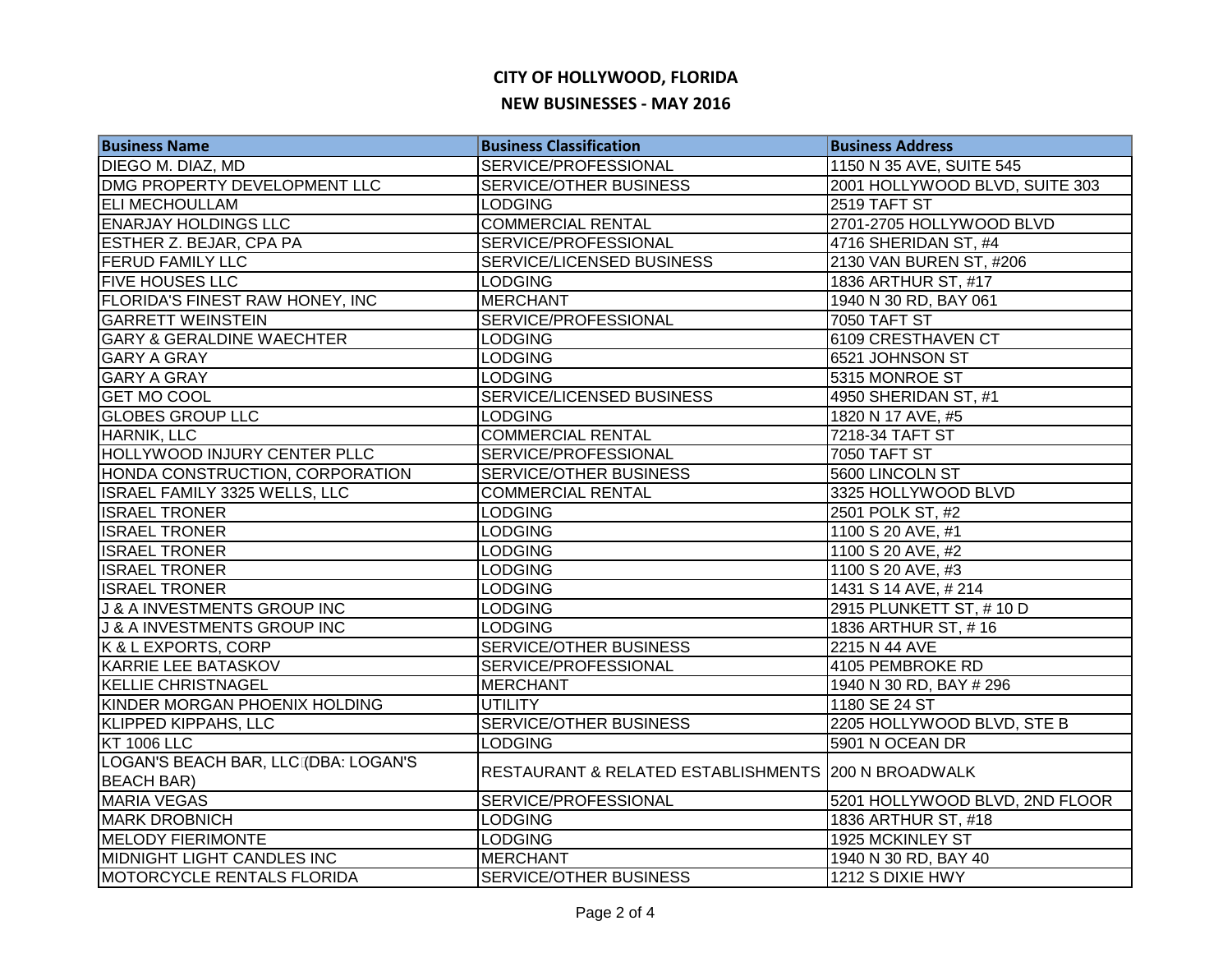| <b>Business Name</b>                                           | <b>Business Classification</b>                          | <b>Business Address</b>    |
|----------------------------------------------------------------|---------------------------------------------------------|----------------------------|
| MPS MOBILE PAINT SHOPS, CORP                                   | <b>SERVICE/LICENSED BUSINESS</b>                        | 402 N DIXIE HWY            |
| NARP, LLC (DBA: KING'S MARKET)                                 | <b>MERCHANT</b>                                         | 2626 N 22 AVE              |
| NEERAJ K. RAJGUNATH, MD                                        | SERVICE/PROFESSIONAL                                    | 1150 N 35 AVE, SUITE 545   |
| O.C.A.E ALL SERVICES LLC                                       | SERVICE/OTHER BUSINESS                                  | 1836 ARTHUR ST, #8         |
| ONE FOCUS FINANCIAL, LLC                                       | SERVICE/OTHER BUSINESS                                  | 3837 HOLLYWOOD BLVD        |
| <b>ORLANDO AGUILA</b>                                          | SERVICE/PROFESSIONAL                                    | <b>7050 TAFT ST</b>        |
| PATAGONIA MOTORCYCLES, LLC                                     | <b>MERCHANT</b>                                         | 1212 S DIXIE HWY           |
| PATCHDAY, LLC                                                  | <b>LODGING</b>                                          | 7480 EATON ST              |
| PHARMACY EYE WEAR, INC                                         | <b>MERCHANT</b>                                         | 2840 STIRLING RD, #K       |
| PITSTOP FINANCE LLC                                            | <b>MERCHANT</b>                                         | 5612 PLUNKETT ST           |
| POLLO FRANCHISE INC (DBA: POLLO TROPICAL)                      | RESTAURANT & RELATED ESTABLISHMENTS 311 S STATE ROAD 7  |                            |
| RAIDA ESCOTO                                                   | <b>LODGING</b>                                          | 6360 MAYO ST               |
| RAWSON PORTNOY PROPERTIES, LLC                                 | <b>LODGING</b>                                          | 1120 S 29 AVE, #1-2        |
| RAWSON PORTNOY PROPERTIES, LLC                                 | <b>LODGING</b>                                          | 2412 MONROE ST             |
| <b>RC8 HOLDINGS, LLC</b>                                       | <b>LODGING</b>                                          | 1935 MCKINLEY ST           |
| RDH GENERAL SERVICES, LLC                                      | SERVICE/OTHER BUSINESS                                  | 7090 TAFT ST, SUITE A      |
| <b>ROBERTO RODRIGUEZ</b>                                       | <b>MERCHANT</b>                                         | 1940 N 30 RD               |
| <b>ROXBOROUGH CATERING INC</b>                                 | SERVICE/OTHER BUSINESS                                  | 5626 ATLANTA ST            |
| ROYAL PALM STORES & APARTMENTS, LLC                            | <b>LODGING</b>                                          | 1740 FUNSTON ST            |
| (DBA: FUNSTON APARTMENTS)                                      |                                                         |                            |
| RS DYNAMIC CONSULTING, INC                                     | RESTAURANT & RELATED ESTABLISHMENTS 1900 HARRISON ST    |                            |
| SHAVONNE RAMSEY-COLEMAN                                        | SERVICE/PROFESSIONAL                                    | 4105 PEMBROKE RD           |
| SHISHA CAFFE MEDITERRANEAN CUISINE, LLC                        | RESTAURANT & RELATED ESTABLISHMENTS 1948 HOLLYWOOD BLVD |                            |
| <b>SIGNATURE MOTORSPORTS CORP</b>                              | <b>MERCHANT</b>                                         | 5611-5615 DAWSON ST        |
| <b>SOUTH VIN LLC</b>                                           | <b>LODGING</b>                                          | 1830 CLEVELAND ST, #2      |
| SPECTACULAR CREATION-SOUTH FLORIDA, LLC SERVICE/OTHER BUSINESS |                                                         | 6430 HAYES ST              |
| <b>SRS SOUTH FLORIDA INC</b>                                   | SERVICE/LICENSED BUSINESS                               | 5450 S STATE ROAD 7, STE 7 |
| <b>STREAMLINE COMPUTING, LLC</b>                               | <b>SERVICE/OTHER BUSINESS</b>                           | 3830 SW 30 AVE             |
| <b>STUDIO HAIR, LLC</b>                                        | SERVICE/LICENSED BUSINESS                               | 1926 HOLLYWOOD BLVD, #107  |
| SVS PRESIDENTIAL, LLC                                          | <b>COMMERCIAL RENTAL</b>                                | 3599 HOLLYWOOD BLVD        |
| SWAY 2014-1 BORROWER, LLC                                      | <b>LODGING</b>                                          | 7540 EATON ST              |
| SWEETEHEARTZ SMOKED BAR BAR-B-Q INC                            | RESTAURANT & RELATED ESTABLISHMENTS 2602 N 22 AVE       |                            |
| T AND T AMERICA CORPORATION                                    | <b>MERCHANT</b>                                         | 5920 PLUNKETT ST, BAY B    |
| <b>T&amp;K TOWING &amp; ROADSIDE SERVICES, LLC</b>             | SERVICE/OTHER BUSINESS                                  | 2115 MCKINLEY ST           |
| TACO BELL OF AMERICA, LLC                                      | RESTAURANT & RELATED ESTABLISHMENTS 235 S STATE ROAD 7  |                            |
| <b>TETRA TECH INC</b>                                          | SERVICE/LICENSED BUSINESS                               | 450 N PARK RD, SUITE 502   |
| <b>VIOLET LEAF CORPORATION</b>                                 | SERVICE/LICENSED BUSINESS                               | 1806 CLEVELAND ST          |
| <b>VMAG INC</b>                                                | <b>LODGING</b>                                          | 3725 S OCEAN DR, #1516     |